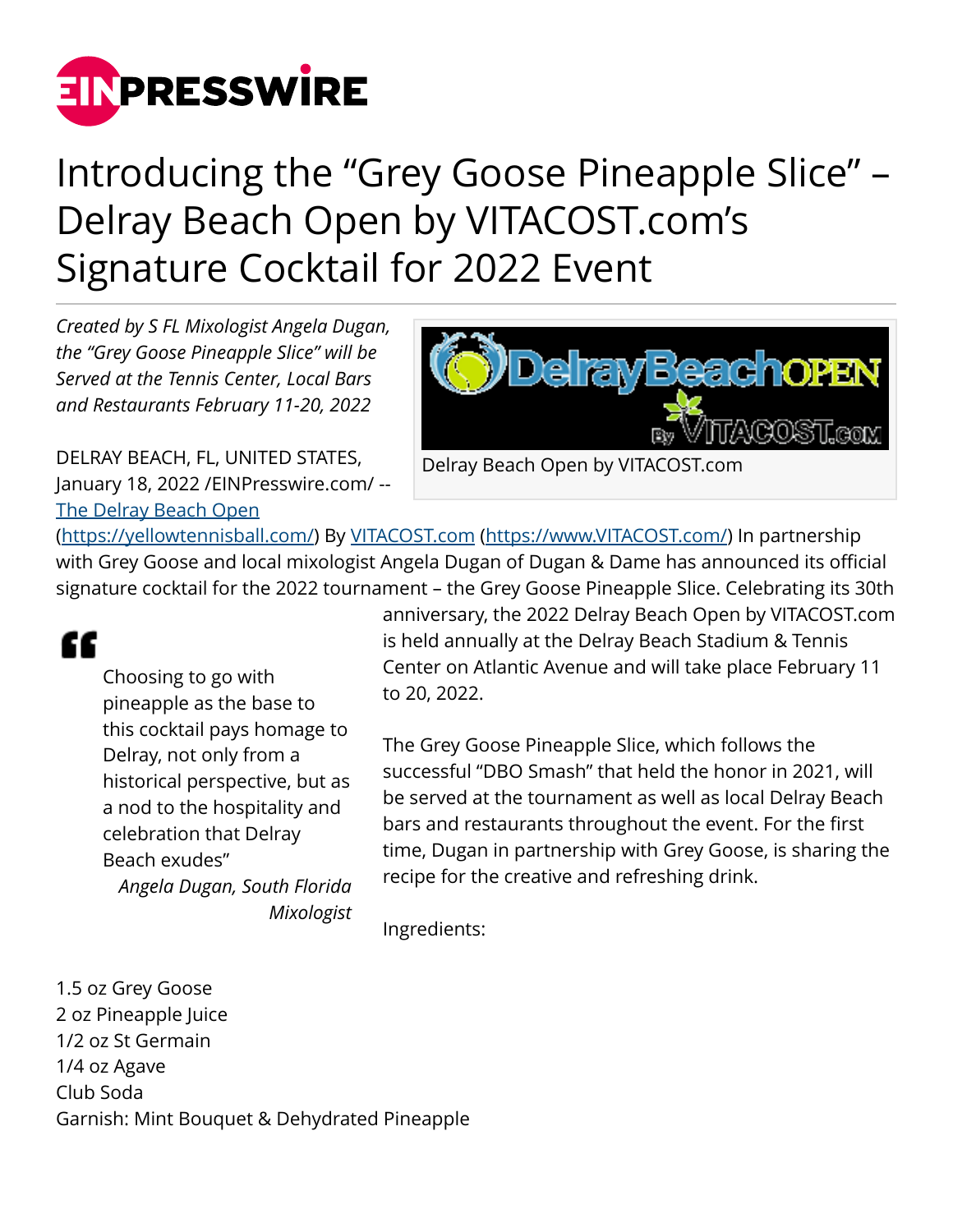Directions: Combine Grey Goose, Pineapple Juice, St. Germain and Agave in a shaker tin with ice. Shake and pour into a glass. Top with club soda. Garnish with mint bouquet and dehydrated pineapple.

"Choosing to go with pineapple as the base to this cocktail pays homage to Delray, not only from a historical perspective, but as a nod to the hospitality and celebration that Delray Beach exudes," said Dugan. "Adding the flavor of elderflower and carbonation creates a cocktail that is delicious and refreshing on a sunny day in this beachside town."

"With Delray Beach and the tournament being as much about the experience as it is the tennis, our partnership with Grey Goose and the creation of the Pineapple Slice as our official crafted cocktail continues to expand Delray Beach Open by VITACOST.com as an extension of what the town is all about – cutting edge while classic at its core. I can't wait to see and hear people's response to the drink on-site and throughout the city," said Adam Baron, Director, Corporate Partnerships, Delray Beach Open by Vitacost.com.

"Bacardi USA is proud to be a partner of this year's Delray Beach Open," said



Delray Beach Open 30th Anniversary



Grey Goose Pineapple Slice

Molly Logan, Sponsorship Manager at Bacardi USA, parent company of Grey Goose Vodka. "We are so excited for the cocktail that Angela came up with featuring Grey Goose Vodka and St. Germain Elderflower Liqueur. We know the Grey Goose Pineapple Slice will be the perfect courtside cocktail and are looking forward to the tournament and all that it brings to the Delray Community."

The Delray Beach Open by VITACOST.com is televised nationally on the Tennis Channel and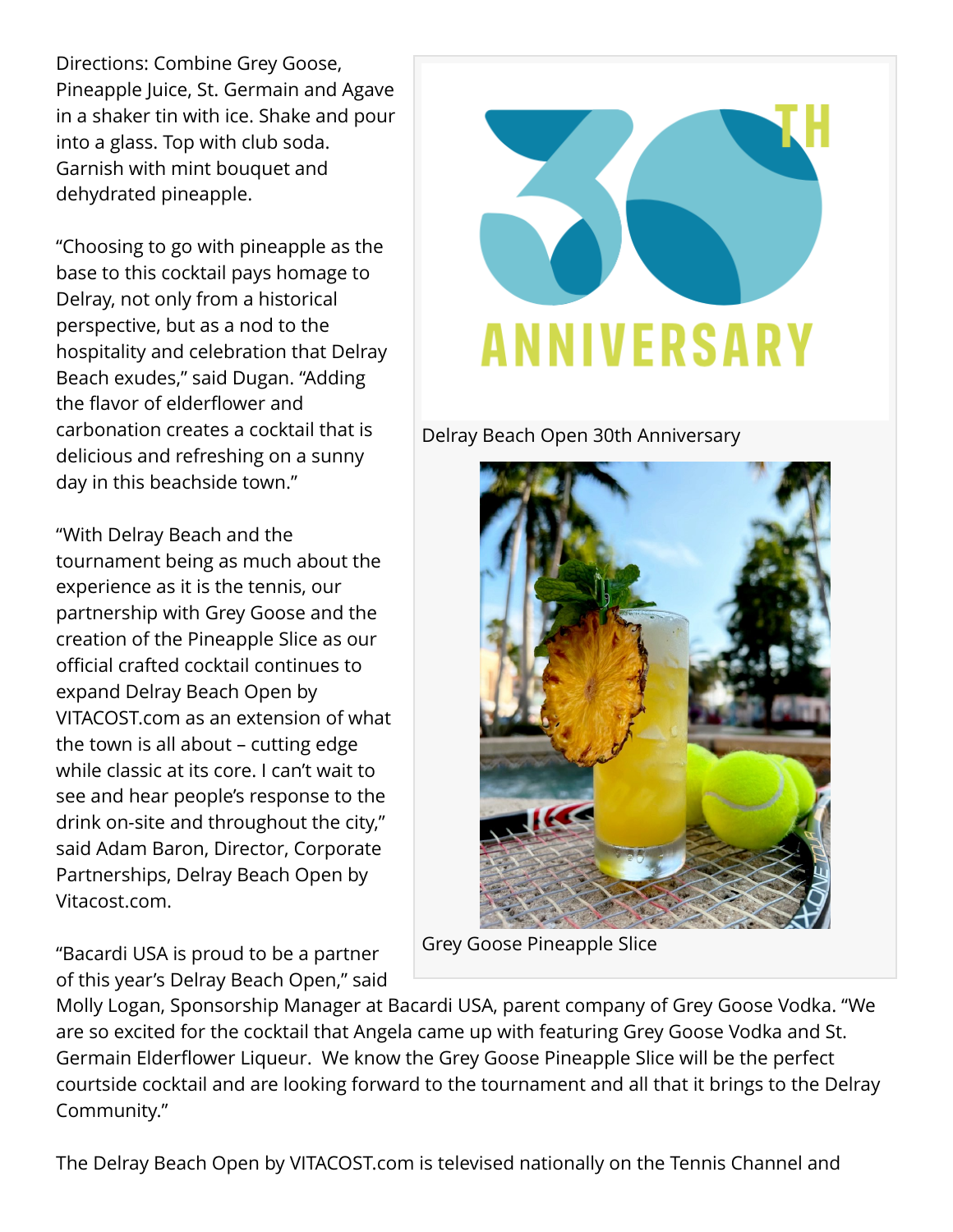internationally in more than 50 countries. The combined ATP 250 and ATP Champions Tour Legends event welcomes 60,000-plus spectators annually while hosting corporate events, amateur tennis tournaments, live music performances and social happenings throughout the 10-day tournament. Tickets are now on sale for the 2022 Delray Beach Open by VITACOST.com, celebrating the tournament's thirtieth year. Seating options range from on-court "Best Seats in the House" and covered Veranda seating to reserved seats and courtside box seats, all with backs and armrests. For more information, please visit [www.yellowtennisball.com](http://www.yellowtennisball.com).

## About The Delray Beach Open by VITACOST.com

The only tournament in the world featuring an ATP Champions Tour event and an ATP Tour event in the same week at the same venue is held in Delray Beach, Florida, February 11-20 at the Delray Beach Stadium & Tennis Center, winner of the USTA's 2021 Outstanding Tennis Facility award. The ATP Tour's first North American hard-court event of the outdoor season is one of just 10 ATP Tour events in the United States. 2022 will be its 24th year in Delray Beach, and 30th overall. The 3-day, ATP Champions Tour team-event is in its 13th year and was the first-ever ATP Champions Tour event played on US soil. Each year the Delray Beach Open by VITACOST.com brings world-class tennis players and thousands of visitors to Delray Beach and Palm Beach County. In 2010, the tournament received the Discover The Palm Beaches Florida's annual Providencia Award for its extraordinary contribution to tourism. The City of Delray Beach was also a finalist for the USTA's "Best Tennis Town'' Award and in 2003, the tournament was the recipient of the "ATP Award of Excellence." For more information, please visit [www.YellowTennisBall.com.](http://www.YellowTennisBall.com)

## About The City of Delray Beach

In southeast Palm Beach County, along the Atlantic seashore, a Village by the Sea that began as an agricultural community in 1895 has become one of Florida's most popular destinations for visitors, new families and seasonal residents. The City of Delray Beach encompasses slightly over 16 square miles with a permanent population of nearly 65,000 and growing. The city's charm continues to garner national awards. In 2017 alone the city received three awards: the "All-America City" award from the National Civic League (NCL) for literacy strides (the NCL also recognized Delray Beach in 1993 and 2001), a "Playful City USA" designation for providing 24 playgrounds for residents, and the recognition of Atlantic Avenue as one of the "10 Great American Shopping Streets" by USA Today. In 2012 during the nationally televised "Best of the Road" special, Delray Beach was chosen by Rand McNally, USA Today and the Travel Channel as the "Most Fun Small Town" in America. In 2014, USA Today named Delray as one of the "Best Atlantic Beaches in Florida."

Media Contact:

Melissa Perlman BlueIvy Communications 561-310-9921 Melissa@BlueIvy.co